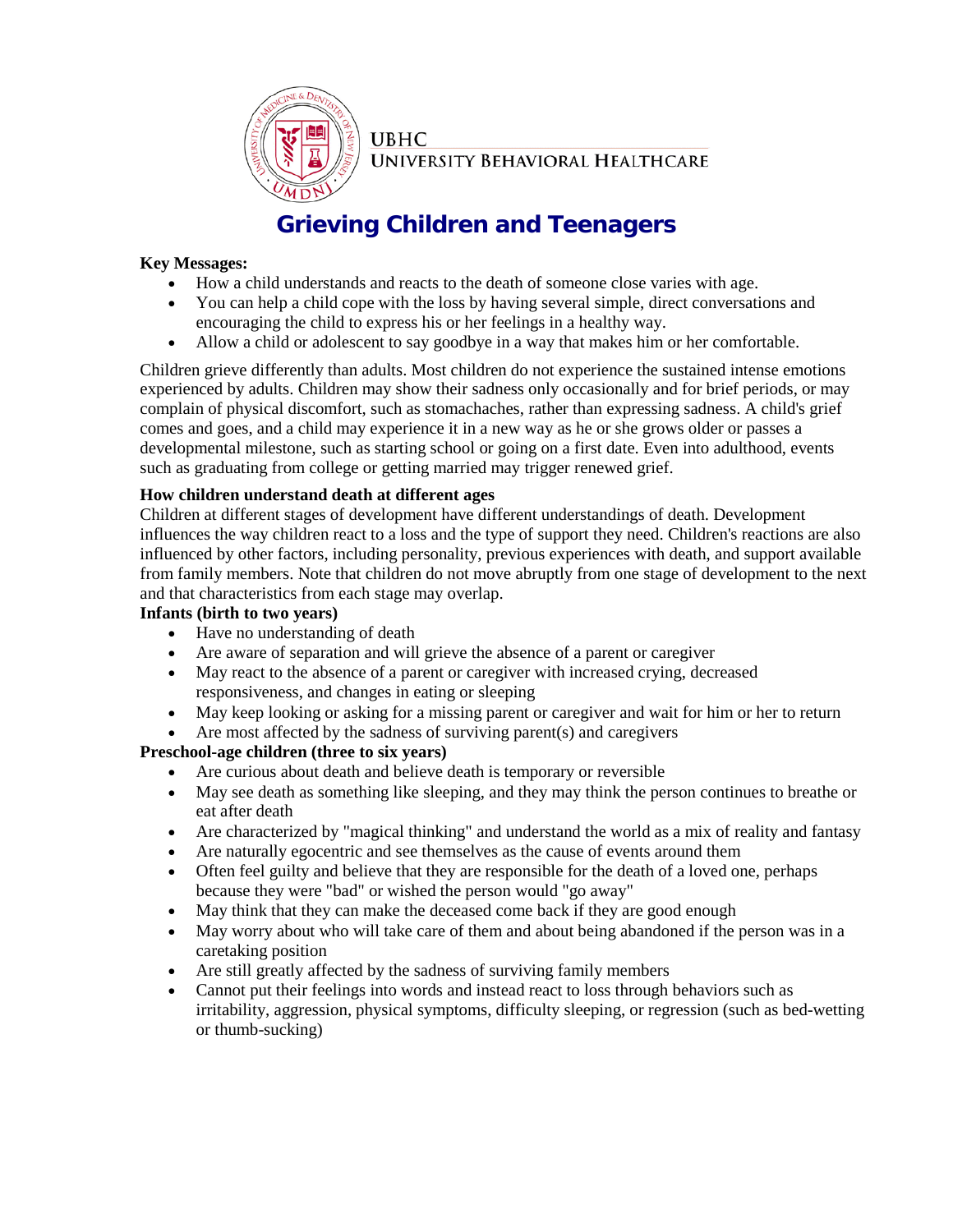## **School-age children (six to 12 years)**

- Understand that death is final, but see it as something that happens only to other people
- May think of death as a person or a spirit, like a ghost, angel, or a skeleton
- Understand that death is universal, unavoidable, and will happen to them (by age 10)
- Are often interested in the specific details of death and what happens to the body after death
- May experience a range of emotions including guilt, anger, shame, anxiety, sadness, and worry about their own death
- Continue to have difficulty expressing their feelings and may react through behaviors such as school phobia, poor performance in school, aggression, physical symptoms, withdrawal from friends, and regression
- Still worry about who will take of them and will likely experience insecurity, clinginess, and fear of abandonment
- May still worry that they are to blame for the death

## **Teenagers (13 to 18 years)**

- Have an adult understanding of the concept of death, but do not have the experiences, coping skills, or behavior of an adult
- May "act out" in anger at family members or show impulsive or reckless behaviors, such as substance abuse or fighting in school
- May experience a wide range of emotions, but not know how to handle them or feel comfortable expressing them
- The reality of death contradicts a teenager's view of himself or herself as invincible, and teenagers may question their faith or their understanding of the world
- Developmental issues of independence and separation from parents can interfere with the ability to receive support from adult family members
- Coping strategies may create tension with family members, as adolescents may cope by spending more time with friends or by withdrawing from the family to be alone

#### **Ways to help**

Explaining death should be done in simple, direct terms with information that is geared to the child's developmental level. Children cannot reflect on their thoughts and emotions like adults, so they will need to have many short conversations. Adults may need to repeat the same information many times, and children may ask the same questions repeatedly as they try to make sense of difficult information. Children and adolescents need honest information and other types of support.

- Explain death using real words like "died" rather than confusing euphemisms like "gone to sleep." You can explain death by saying that death means the person's body has stopped working or that the person can no longer breathe, talk, move, eat, or any of these things he or she could do when alive.
- Share your family's religious or spiritual beliefs surrounding death but avoid telling your young child things like "God wanted another angel so he came for your brother". This can cause worry that God will come for them or another family member.
- Make sure children understand that they are not to blame for the death and that the deceased person is not "coming back."
- Provide lots of verbal and physical affection and reassure children often that they will continue to be loved and cared for.
- Use books, drawing, or role-play games to help younger children to understand death and learn to express themselves.
- Encourage children to ask questions and, as an adult, make attempts to answer them honestly and directly; if you don't know the answer to a question, help the child find the answer.
- Encourage children to talk about their emotions and suggest other ways they can express themselves, such as writing in a journal or drawing a picture.
- Without overwhelming them, share your grief with the child; expressing your emotions can encourage the child to share his or her own emotions.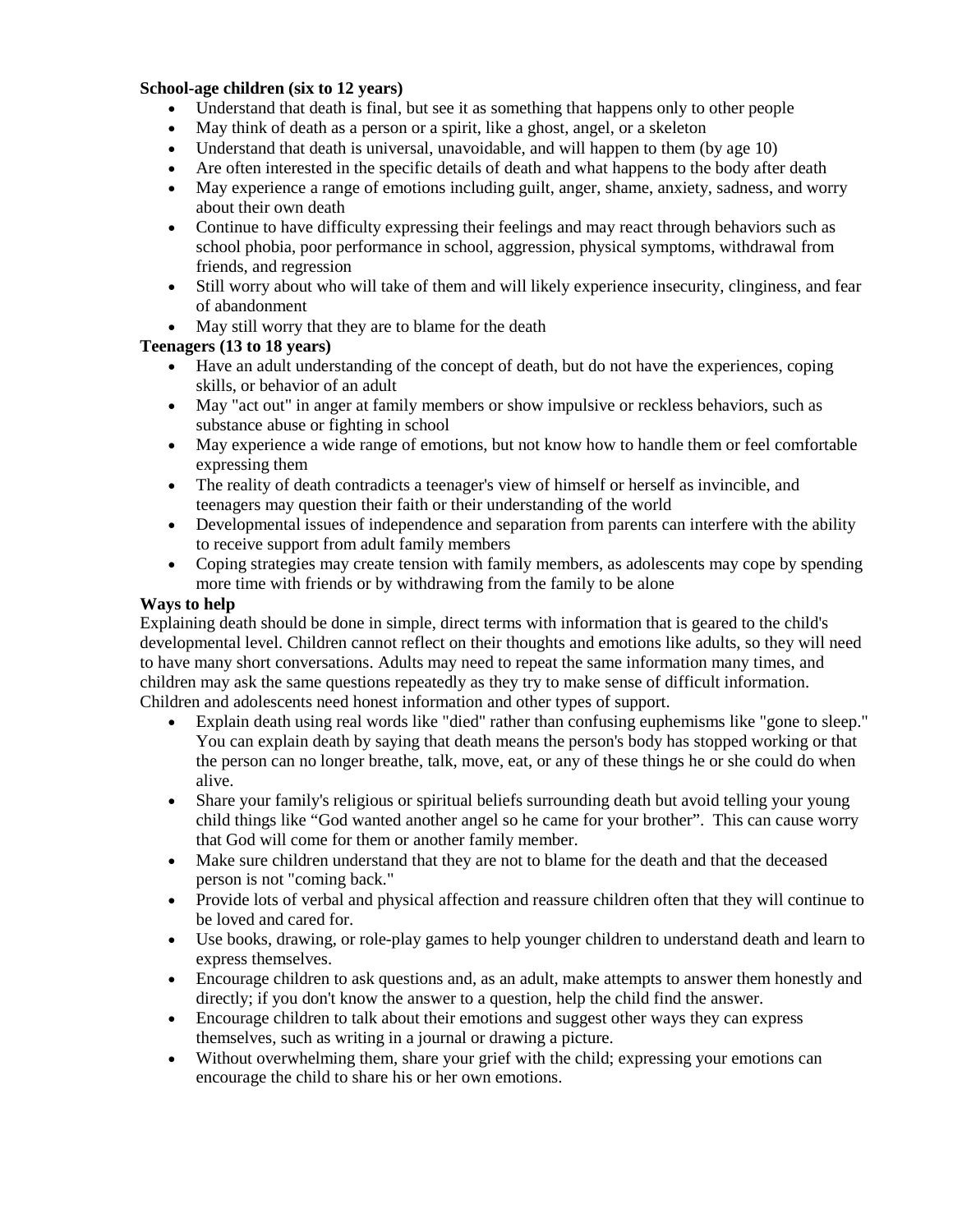- Help children and teens understand that grief involves a range of emotions. Explain that grief can sometimes make you feel sad, angry, confused, scared and like everything is out of control. It can make you worry that things will never be the same again that this is normal and. Explain that in time, these feelings will begin to lessen.
- Reassure children that it is normal for the pain of grief to come and go over time and that periods of intense grief are not always predictable.
- Some children and teens will want to talk and will seek out opportunities to tell the story of their friend or loved one's death in an effort to come to terms with it and make some meaning out of it. Listen and listen some more.
- Some children and teens may not want to talk at all and will become irritated when they are invited to. Let them know that you understand and respect their wish not to talk, but that you are there if they want to.
- Encourage children and teens to try other ways of expressing their emotions. For example some may like to write poetry, short stories or music, some like to dance, sing, play musical instruments, engage in sports and some will want to get involved in volunteer or prevention and advocacy activities in honor of their friend or loved one.
- Teens will often gravitate toward their peers to help them during difficult times. Do not take it personally. Be vigilant though, and intervene with understanding and compassion if they are engaging in maladaptive behaviors including using alcohol or drugs or engaging in risk-taking activities to cope with their feelings
- Encourage teens and older children to talk to an adult outside the family, such as a teacher or a clergy member; consider an age-specific bereavement support group.
- Keep routines and caregivers as consistent as possible and continue to set limits on behavior. Care, consistency, and continuity give children a sense of safety.
- Encourage time spent with friends and involvement in age-appropriate activities.
- Reassure children and teens that it is never disloyal to the deceased to feel happy and to have fun.

## **Significance of the relationship with the deceased**

The grieving process is more intense when the relationship between the child or teen and the person who died was close. For instance, the death of a parent or a sibling has a much greater impact than the death of a grandparent whom the child rarely saw. Beyond the immediate sadness, the significant influence of a parent or sibling on the ongoing development of a child means the effect of his or her death will be felt repeatedly as the child grows up. The death of a parent or other close family member also directly changes the child and teen's day-to-day life. Family routines and roles change, such as a surviving parent having to return to work and spend less time at home. These changes represent significant losses and add to the overall grief.

Adolescent friendships are extremely important and can take on as much meaning as a family relationship. The closer the relationship, the more difficult it is to bear the thought of losing a friend and confidant and having to go on without them.

The death of a peer that was not a close friend can also be difficult for a teenager. The deceased may have been someone the teen looked up to or emulated, or the person may have shown them some special attention or kindness. In addition, when a peer dies there is a disruption in the belief that death only happens to the very old. Teenagers often believe they are immune to death. When a young person dies, the teen comes face to face with their own mortality and the mortality of those they care about.

Some aspects of the death of a family member with cancer may actually make a child and teens life easier. Perhaps the death of a sibling means that parents won't have to spend all of their time at the hospital anymore. It is normal for children and teens to feel some relief when a family member dies after a long or difficult illness. Parents should help them realize that these feelings are normal and that they should not feel guilty for having them.